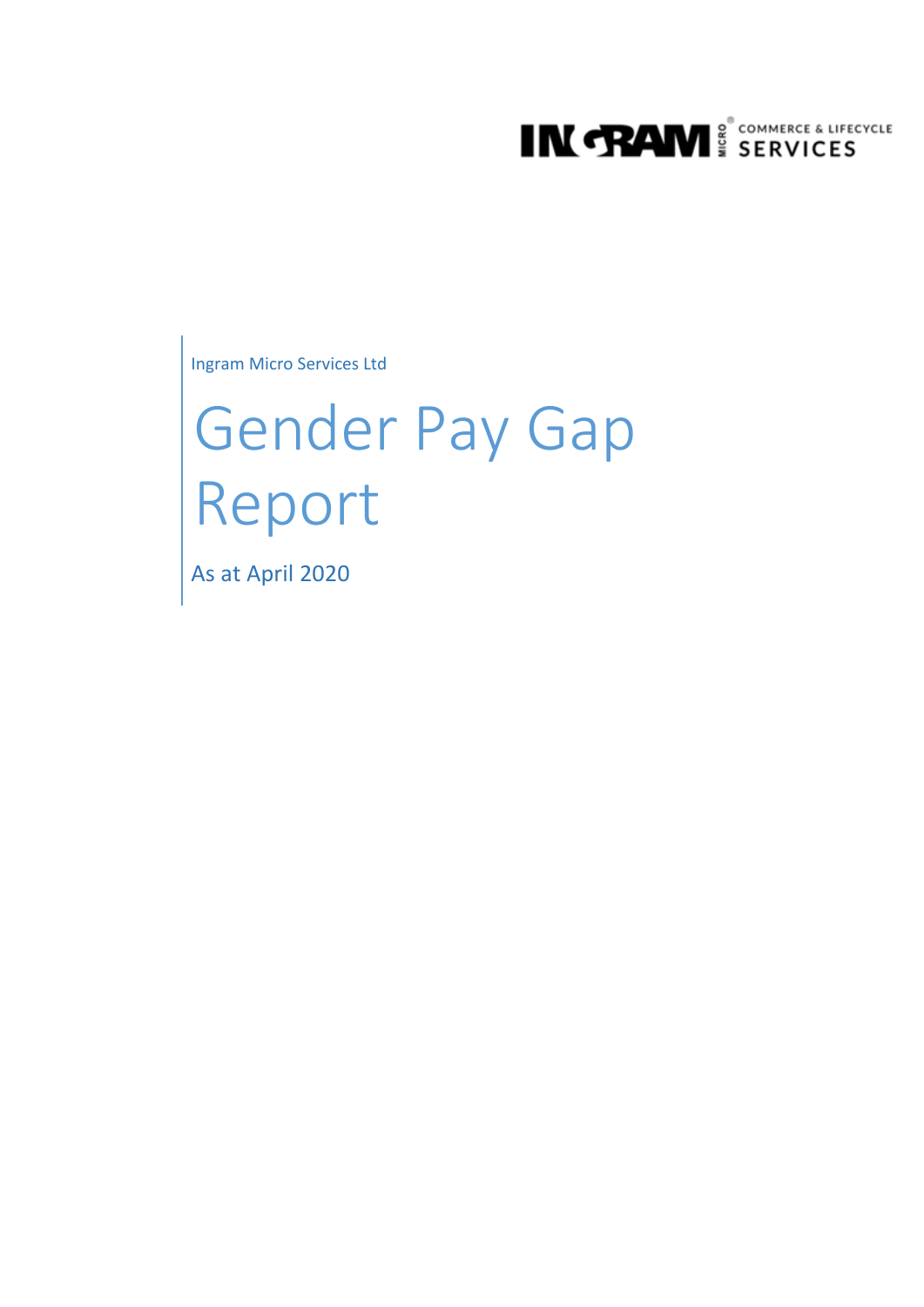# **CONTENTS**

| Foreword                     | Page 2 |
|------------------------------|--------|
| Gender Pay Gap vs Equal Pay  | Page 3 |
| Data Summary                 | Page 4 |
| <b>Understanding Our Gap</b> | Page 5 |
| <b>Taking Action</b>         | Page 6 |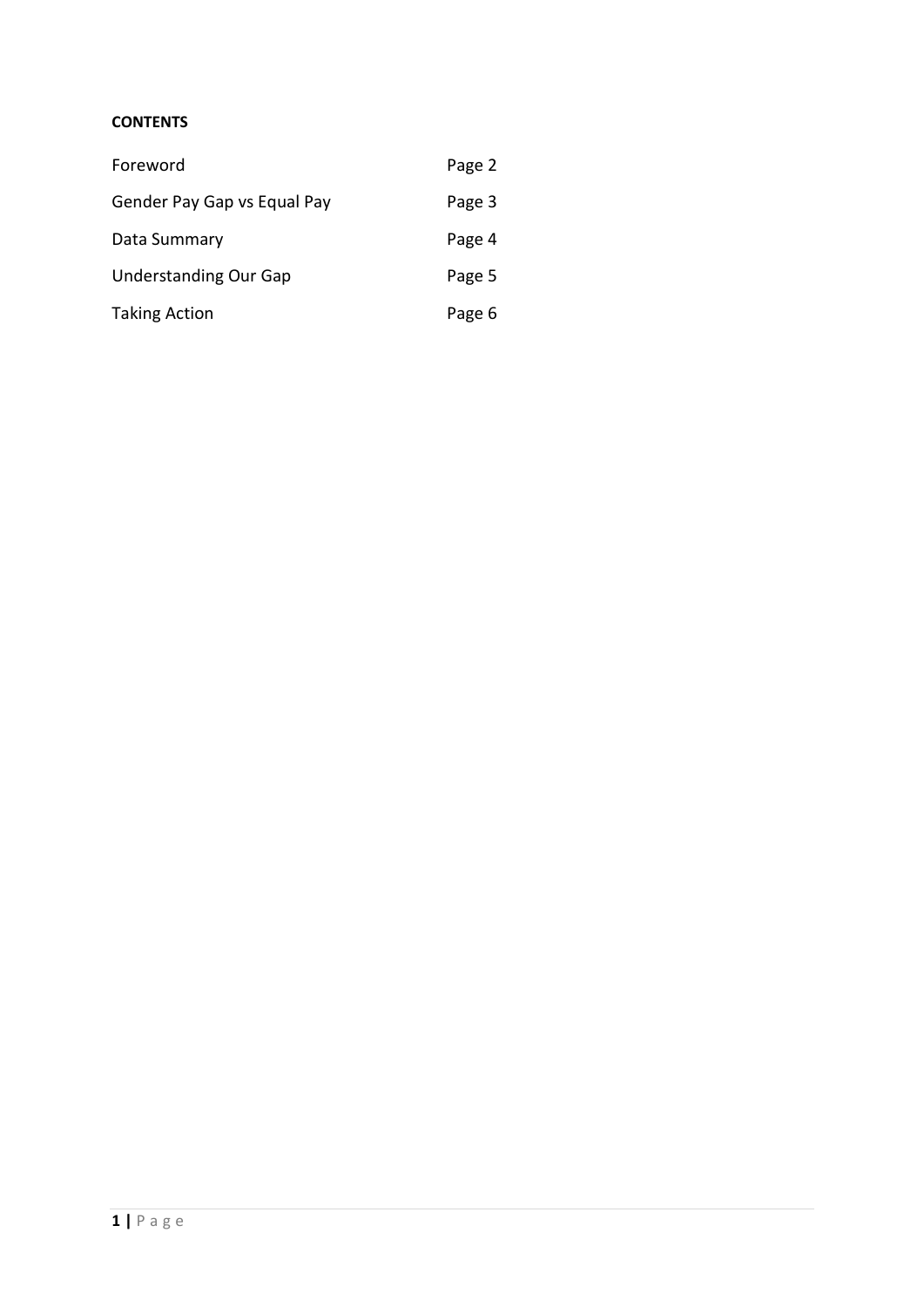#### **FOREWARD**

Ingram Micro Services Limited are a market-leading provider of supply chain services providing customers with exceptional solutions that deliver value, innovation, and a high level of customer satisfaction, supporting ever-changing, technically complex devices including mobile phones, smart phones, computers, touch screen tablet devices, triple play set top boxes, home gateways, games consoles, e-readers, TVs and printers.

Ingram Micro is committed to a policy of equal opportunity with regards to its employment practices and procedures and values the individual contribution of men and women with differing backgrounds, skills and abilities.

Our gender pay gap report suggests that there are areas in which we can do more to support gender equality. We have a mean gender pay gap of 12.3% and a median of 4.1% which, although lower than the national average, we still need more attention until it reaches 0%.

When we break this down by quartile, we see there is a discrepancy in our upper quartile band within the senior management team. Again, this is something that the company will seek to address as and when the opportunity arises.

Kevin Coleman Director – Commerce & Lifecycle Services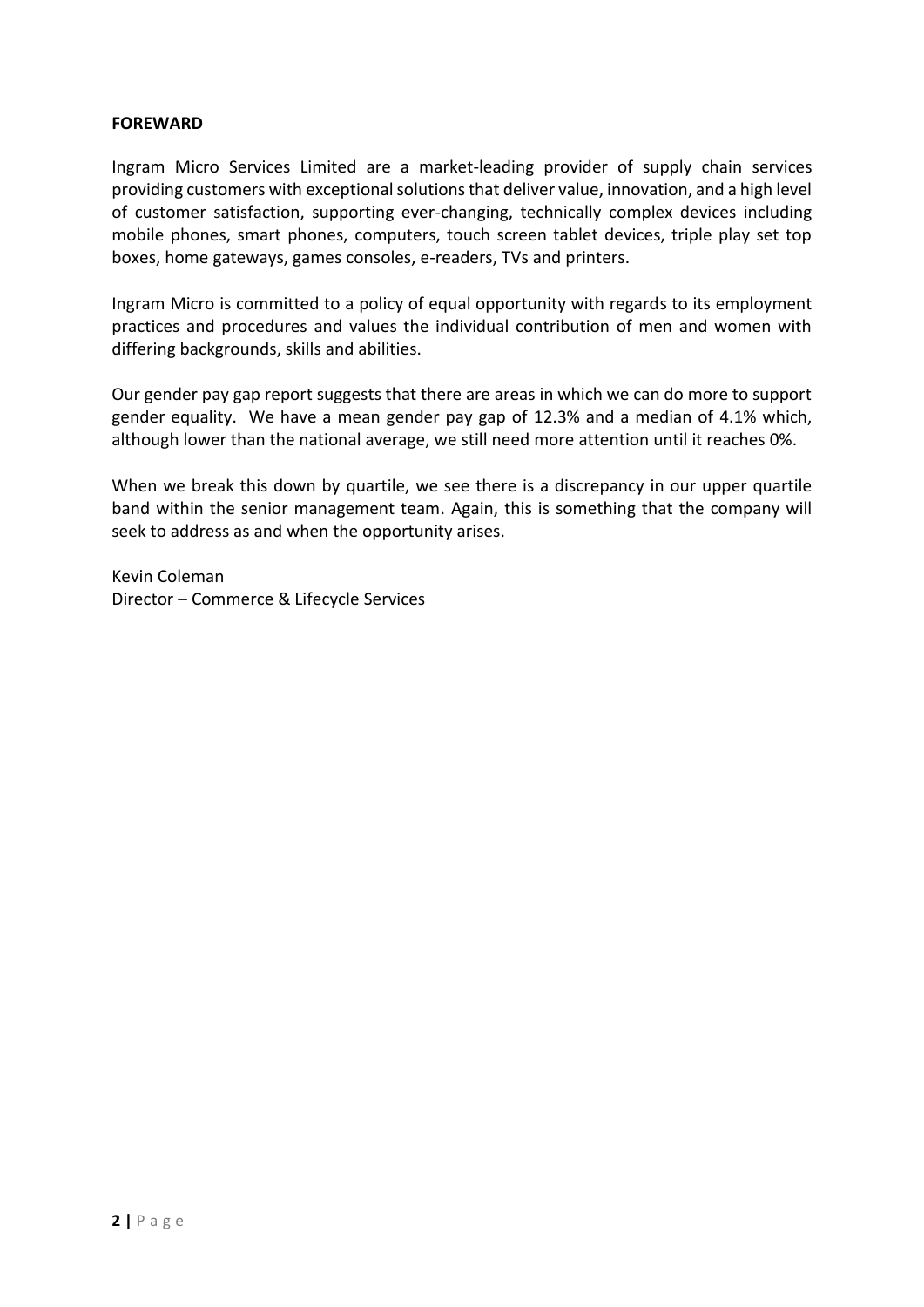## **GENDER PAY GAP vs EQUAL PAY**

When understanding a gender pay gap it is important to be familiar with how this differs from equal pay. The Equality & Human Rights Commission outlines the differences as follows:

"Whilst both equal pay and the gender pay gap deal with the disparity of pay women receive in the workplace, they are two different issues:

- 1. Equal pay means that men and women in the same employment performing equal work must receive equal pay as set out in the Equality Act 2010.
- 2. The gender pay gap is a measure of the difference between men's and women's average earnings across an organisation or the labour market. It is expressed as a percentage of men's earnings."<sup>1</sup>

Equal pay is unlawful and a gender pay gap is not. This is due to the causes of a gender pay gap not falling within the direct control of an employer. Ingram Micro Services Limited is an equal pay employer and we ensure that we do not engage in practices that breach equal pay legislation.

<sup>1</sup> https://www.equalityhumanrights.com/en/advice-and-guidance/what-difference-between-gender-pay-gapand-equal-pay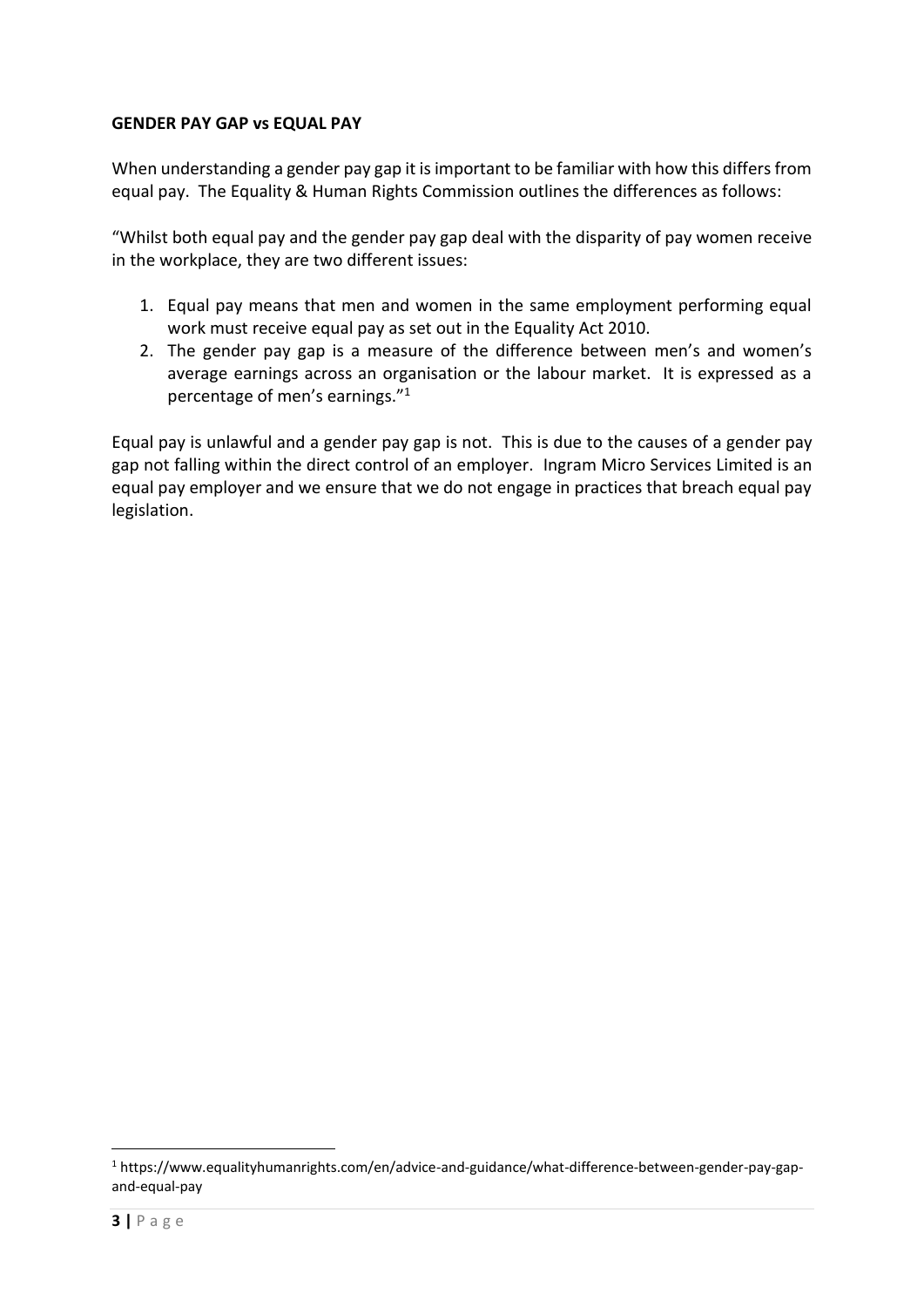#### **SUMMARY**

At Ingram Micro Services Limited the gender of our workforce is 56% male and 44% female.



Our overall gender pay gap, by mean average is 12.3%. This highlights the difference between the average pay of males and females in our total workforce. Our gender pay gap by median though drops to 4.1%.

|             | <b>Median Hourly</b><br>Pay | <b>Mean Hourly</b><br>Pay |
|-------------|-----------------------------|---------------------------|
| Female      | £8.80                       | £10.26                    |
| <b>Male</b> | £9.16                       | £11.52                    |
| Pay Gap     | 4.1%                        | 12.3%                     |

#### **Bonus Gender Pay Gap**

The proportion of employees receiving bonuses is relatively low at 16.5%. When looking at the split between male and female, 19% of male employees received bonuses compared with 13% of female employees.

|                                 |     | Male Female |
|---------------------------------|-----|-------------|
| <b>Total Relevant Employees</b> | 284 | 220         |
| <b>Total Receiving Bonus</b>    | 55  | 28          |
| % Receiving Bonus               | 19% | 13%         |

When looking at the bonuses paid in the 12 months to April 2020, we have an average pay gap of 72.02%. However, by median this drops to 48.22%. This can be explained by differing bonus structures at different levels in the business.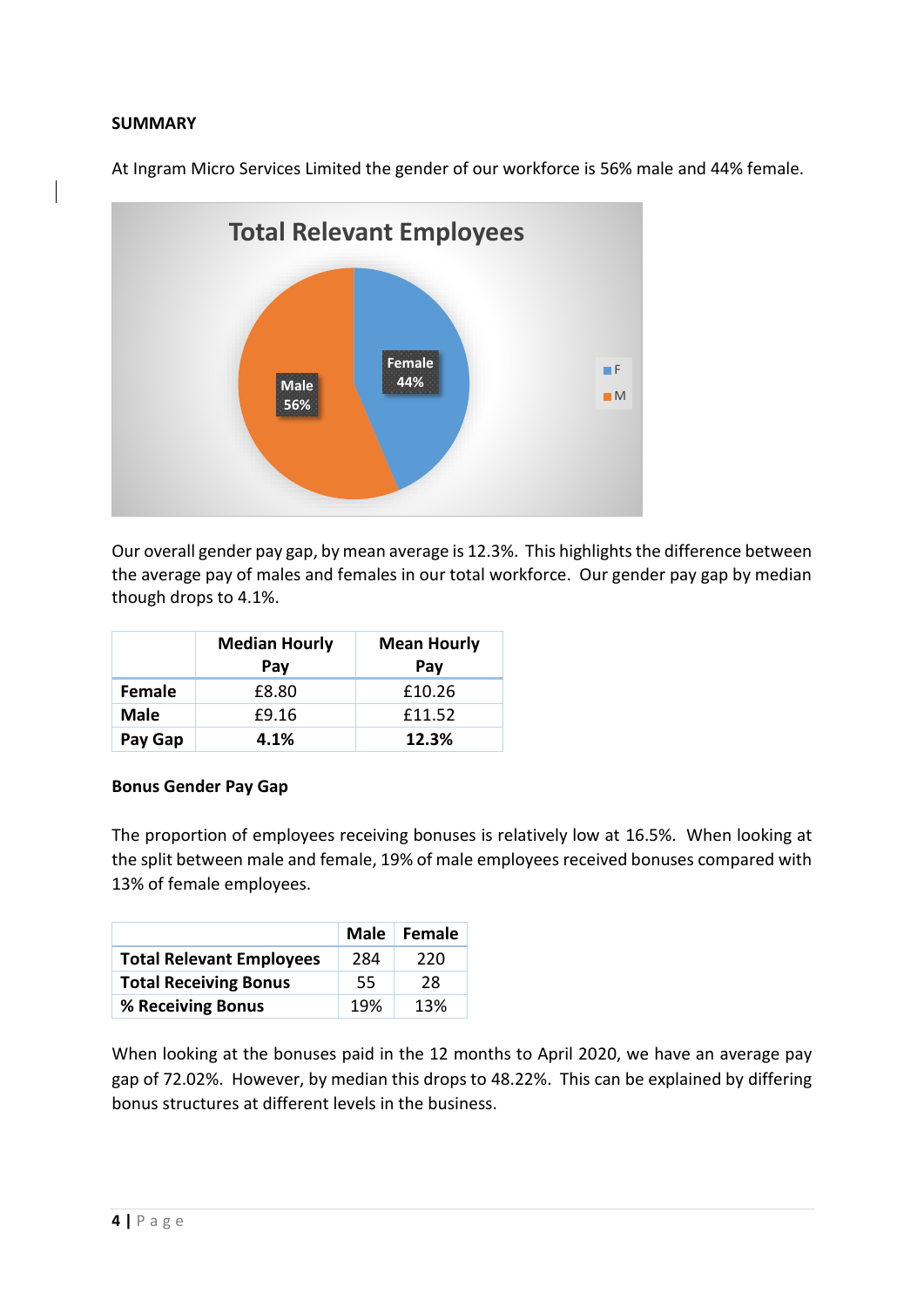#### **UNDERSTANDING OUR GAP**

To understand what drives this gap and what can be done about it, it is important to analyse by pay quartiles as set out by the Government Equalities Office (GEO). This allows us to understand whether women are often overrepresented in lower earning roles and men within higher earning roles. This is calculated by taking all male and female full-pay relevant employees across the whole organisation and dividing them equally into four pay bands.

|                     | <b>Males</b> | <b>Females</b> |
|---------------------|--------------|----------------|
| <b>Lower</b>        | 40%          | 60%            |
| Lower Middle        | 49%          | 51%            |
| <b>Upper Middle</b> | 65%          | 35%            |
| Upper               | 71%          | 29%            |

In the lower two quartiles, the proportions of males to females within the workforce are now closer to being an equal split than they have been in previous years. However, our upper quartiles still have a much higher proportion of male employees and is what is driving our overall gender pay gap, although again the percentage of females in these upper quartiles has increased since our last report.